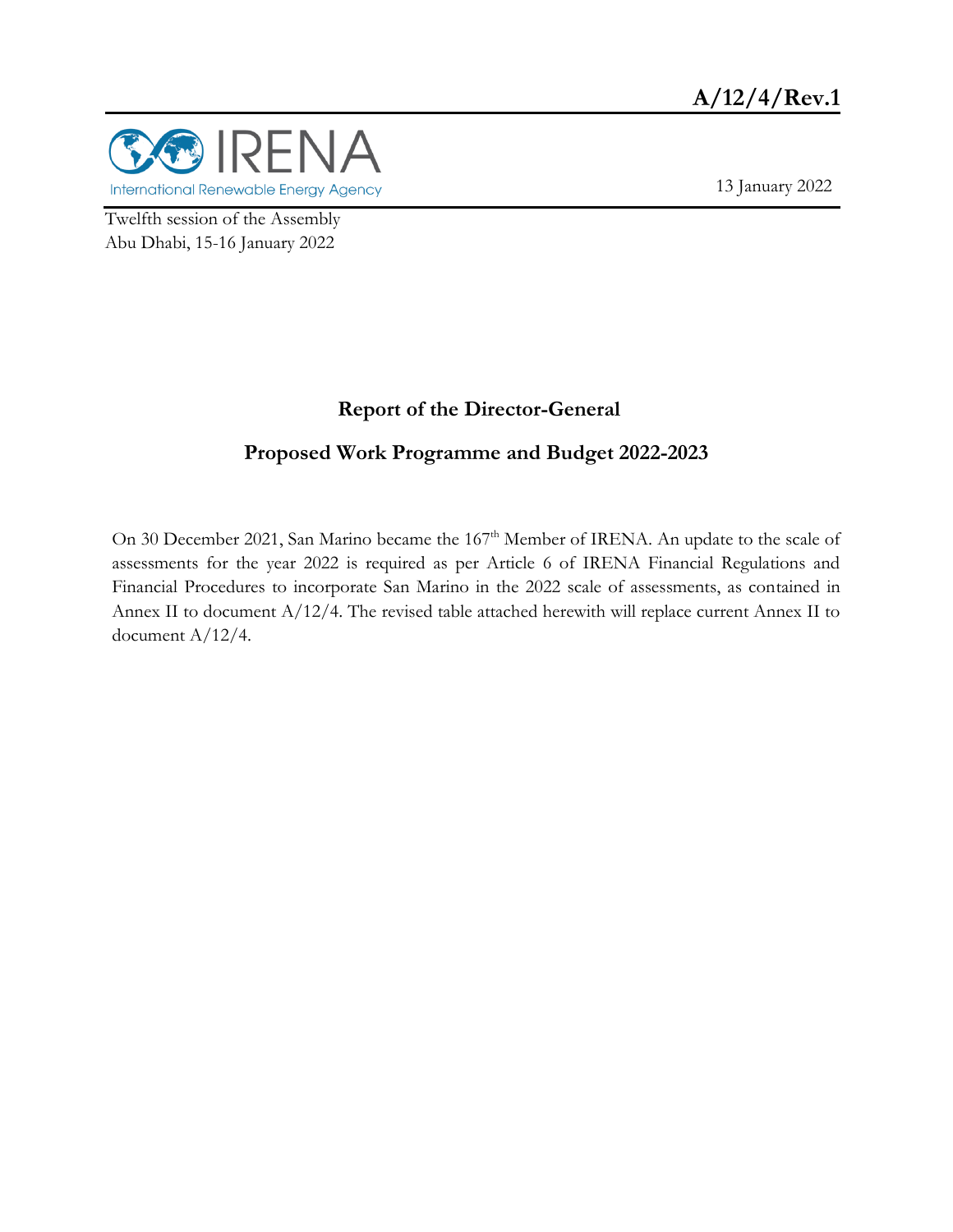$\overline{a}$ 

#### **Annex II**

| <b>Members</b>           | <b>UN</b><br>Factor <sup>1</sup><br>2019 to<br>2021 | <b>Indicative</b><br><b>IRENA</b><br><b>Adjusted</b><br><b>Scale of</b><br><b>Assessments</b><br>2022 (%) | <b>Indicative</b><br><b>Assessed</b><br><b>Contribution</b><br>to IRENA<br>2022 (USD) | <b>Approved</b><br><b>Assessed</b><br><b>Contribution</b><br>to IRENA<br>2021 (USD) | <b>Variance</b><br>2022-<br>2021<br>(USD) |
|--------------------------|-----------------------------------------------------|-----------------------------------------------------------------------------------------------------------|---------------------------------------------------------------------------------------|-------------------------------------------------------------------------------------|-------------------------------------------|
| Afghanistan              | 0.007                                               | 0.007%                                                                                                    | 1,517                                                                                 | 1,461                                                                               | 56                                        |
| Albania                  | 0.008                                               | 0.009%                                                                                                    | 1,951                                                                                 | 1,878                                                                               | 73                                        |
| Algeria                  | 0.138                                               | 0.148%                                                                                                    | 32,078                                                                                | 37,997                                                                              | $\overline{(5,919)}$                      |
| Angola*                  | 0.010                                               | 0.010%                                                                                                    | 2,167                                                                                 | 2,089                                                                               | 78                                        |
| Antigua and Barbuda      | 0.002                                               | 0.002%                                                                                                    | 433                                                                                   | 418                                                                                 | 15                                        |
| Argentina                | 0.915                                               | 0.978%                                                                                                    | 211,978                                                                               | 210,236                                                                             | 1,742                                     |
| Armenia                  | 0.007                                               | 0.007%                                                                                                    | 1,517                                                                                 | 1,461                                                                               | 56                                        |
| Australia                | 2.210                                               | 2.364%                                                                                                    | 512,389                                                                               | 550,538                                                                             | (38, 149)                                 |
| Azerbaijan               | 0.049                                               | 0.052%                                                                                                    | 11,271                                                                                | 14,198                                                                              | (2,927)                                   |
| <b>Bahamas</b>           | 0.018                                               | 0.019%                                                                                                    | 4,118                                                                                 | 3,340                                                                               | 778                                       |
| Bahrain                  | 0.050                                               | 0.053%                                                                                                    | 11,488                                                                                | 10,439                                                                              | 1,049                                     |
| Bangladesh*              | 0.010                                               | 0.010%                                                                                                    | 2,167                                                                                 | 2,089                                                                               | 78                                        |
| <b>Barbados</b>          | 0.007                                               | 0.007%                                                                                                    | 1,517                                                                                 | 1,669                                                                               | (152)                                     |
| <b>Belarus</b>           | 0.049                                               | 0.052%                                                                                                    | 11,271                                                                                | 13,152                                                                              | (1,881)                                   |
| Belgium                  | 0.821                                               | 0.878%                                                                                                    | 190,304                                                                               | 208,565                                                                             | (18,261)                                  |
| <b>Belize</b>            | 0.001                                               | 0.001%                                                                                                    | 217                                                                                   | 208                                                                                 | 9                                         |
| Benin                    | 0.003                                               | 0.003%                                                                                                    | 651                                                                                   | 626                                                                                 | 25                                        |
| <b>Bhutan</b>            | 0.001                                               | 0.001%                                                                                                    | 217                                                                                   | 208                                                                                 | 9                                         |
| Bosnia and Herzegovina   | 0.012                                               | 0.013%                                                                                                    | 2,818                                                                                 | 3,132                                                                               | (314)                                     |
| <b>Botswana</b>          | 0.014                                               | 0.015%                                                                                                    | 3,251                                                                                 | 3,340                                                                               | (89)                                      |
| <b>Brunei Darussalam</b> | 0.025                                               | 0.027%                                                                                                    | 5,852                                                                                 | 6,890                                                                               | (1,038)                                   |
| Bulgaria                 | 0.046                                               | 0.049%                                                                                                    | 10,621                                                                                | 10,648                                                                              | (27)                                      |
| <b>Burkina Faso</b>      | 0.003                                               | 0.003%                                                                                                    | 651                                                                                   | 1,043                                                                               | (392)                                     |
| Cabo Verde               | 0.001                                               | 0.001%                                                                                                    | 217                                                                                   | 208                                                                                 | 9                                         |
| Cameroon                 | 0.013                                               | 0.014%                                                                                                    | 3,034                                                                                 | 2,297                                                                               | 737                                       |
| Canada                   | 2.734                                               | 2.924%                                                                                                    | 633,767                                                                               | 660,353                                                                             | (26, 586)                                 |
| Chad                     | 0.004                                               | 0.004%                                                                                                    | 867                                                                                   | 1,253                                                                               | (386)                                     |
| China                    | 12.005                                              | 12.837%                                                                                                   | 2,782,376                                                                             | 1,866,233                                                                           | 916,143                                   |
| Colombia                 | 0.288                                               | 0.308%                                                                                                    | 66,758                                                                                | 75,786                                                                              | (9,028)                                   |
| Comoros                  | 0.001                                               | 0.001%                                                                                                    | 217                                                                                   | 208                                                                                 | $\mathbf Q$                               |
| Costa Rica               | 0.062                                               | 0.066%                                                                                                    | 14,305                                                                                | 11,066                                                                              | 3,239                                     |
| Cote D'Ivoire            | 0.013                                               | 0.014%                                                                                                    | 3,034                                                                                 | 2,089                                                                               | 945                                       |
| Croatia                  | 0.077                                               | 0.082%                                                                                                    | 17,773                                                                                | 23,383                                                                              | (5,610)                                   |
| Cuba                     | 0.080                                               | 0.086%                                                                                                    | 18,640                                                                                | 15,241                                                                              | 3,399                                     |
| Cyprus                   | 0.036                                               | 0.038%                                                                                                    | 8,236                                                                                 | 10,231                                                                              | (1,995)                                   |
| Czech Republic           | 0.311                                               | 0.333%                                                                                                    | 72,177                                                                                | 81,004                                                                              | (8,827)                                   |
| Denmark                  | 0.554                                               | 0.592%                                                                                                    | 128,314                                                                               | 137,582                                                                             | (9,268)                                   |

#### **Proposed Indicative IRENA Scale of Contributions for 2022**

<sup>1</sup>UN scale of assessment is established for a 3-year period with covering the period 2019-2021 as per A/RES/73/271 dated 4 January 2019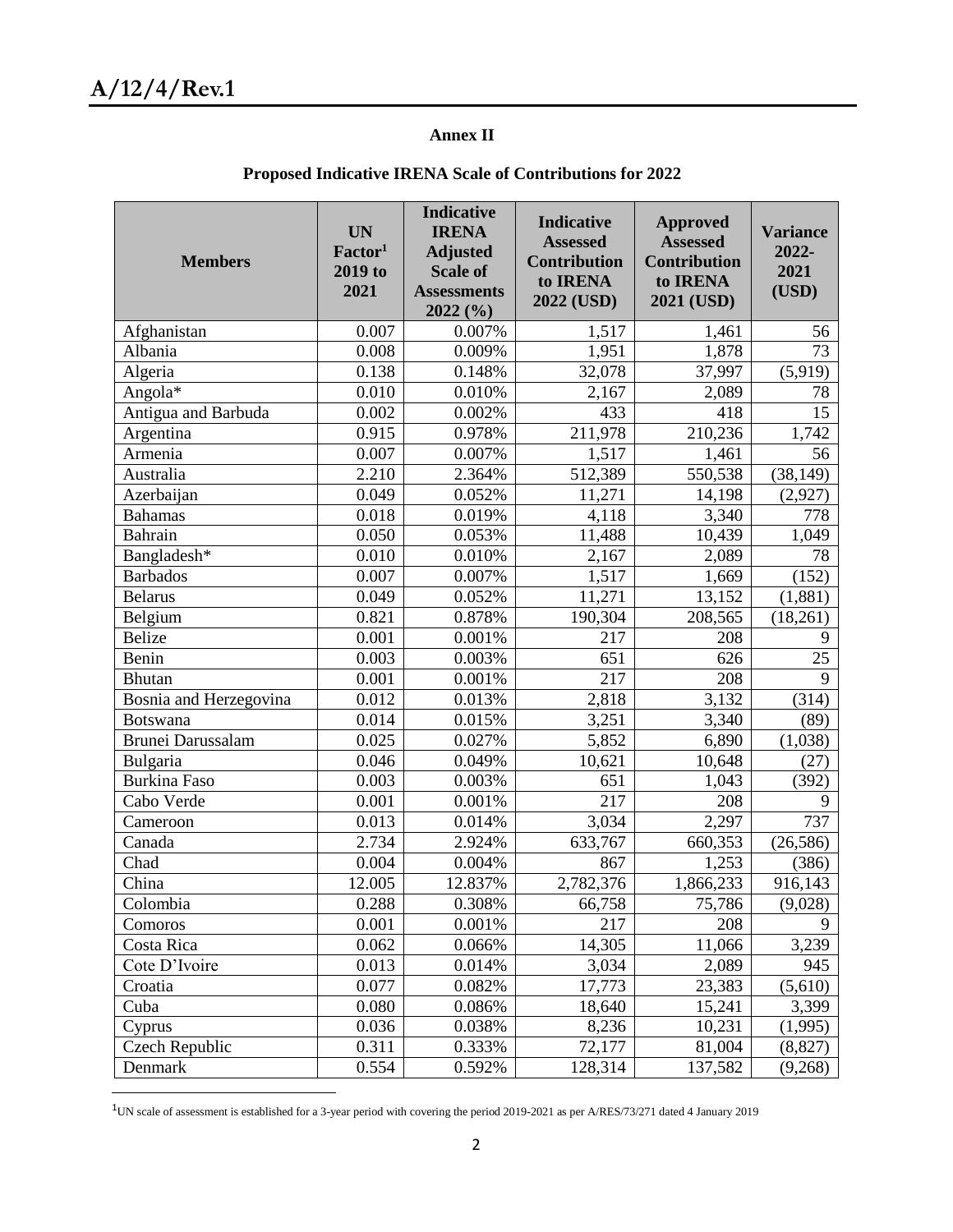# **A/12/4/Rev.1**

| <b>Members</b>     | <b>UN</b><br>Factor <sup>1</sup><br>2019 to<br>2021 | <b>Indicative</b><br><b>IRENA</b><br><b>Adjusted</b><br><b>Scale of</b><br><b>Assessments</b><br>2022(%) | <b>Indicative</b><br><b>Assessed</b><br>Contribution<br>to IRENA<br>2022 (USD) | <b>Approved</b><br><b>Assessed</b><br><b>Contribution</b><br>to IRENA<br>2021 (USD) | <b>Variance</b><br>2022-<br>2021<br>(USD) |
|--------------------|-----------------------------------------------------|----------------------------------------------------------------------------------------------------------|--------------------------------------------------------------------------------|-------------------------------------------------------------------------------------|-------------------------------------------|
| Djibouti           | 0.001                                               | 0.001%                                                                                                   | 217                                                                            | 208                                                                                 | 9                                         |
| Dominican Republic | 0.053                                               | 0.057%                                                                                                   | 12,355                                                                         | 10,856                                                                              | 1,499                                     |
| Ecuador            | 0.080                                               | 0.086%                                                                                                   | 18,640                                                                         | 15,867                                                                              | 2,773                                     |
| Egypt              | 0.186                                               | 0.199%                                                                                                   | 43,133                                                                         | 35,908                                                                              | 7,225                                     |
| El Salvador        | 0.012                                               | 0.013%                                                                                                   | 2,818                                                                          | 3,340                                                                               | (522)                                     |
| Eritrea            | 0.001                                               | 0.001%                                                                                                   | 217                                                                            | 208                                                                                 | 9                                         |
| Estonia            | 0.039                                               | 0.042%                                                                                                   | 9,103                                                                          | 8,977                                                                               | 126                                       |
| Eswatini           | 0.002                                               | 0.002%                                                                                                   | 433                                                                            | 418                                                                                 | 15                                        |
| Ethiopia*          | 0.010                                               | 0.010%                                                                                                   | 2,167                                                                          | 2,089                                                                               | 78                                        |
| Fiji               | 0.003                                               | 0.003%                                                                                                   | 651                                                                            | 626                                                                                 | 25                                        |
| Finland            | 0.421                                               | 0.450%                                                                                                   | 97,536                                                                         | 107,519                                                                             | (9,983)                                   |
| France             | 4.427                                               | 4.734%                                                                                                   | 1,026,078                                                                      | 1,144,709                                                                           | (118, 631)                                |
| Gabon              | 0.015                                               | 0.016%                                                                                                   | 3,468                                                                          | 3,967                                                                               | (499)                                     |
| Gambia             | 0.001                                               | 0.001%                                                                                                   | 217                                                                            | 208                                                                                 | 9                                         |
| Georgia            | 0.008                                               | 0.009%                                                                                                   | 1,951                                                                          | 1,878                                                                               | 73                                        |
| Germany            | 6.090                                               | 6.513%                                                                                                   | 1,411,671                                                                      | 1,505,263                                                                           | (93, 592)                                 |
| Ghana              | 0.015                                               | 0.016%                                                                                                   | 3,468                                                                          | 3,758                                                                               | (290)                                     |
| Greece             | 0.366                                               | 0.391%                                                                                                   | 84,748                                                                         | 111,068                                                                             | (26, 320)                                 |
| Grenada            | 0.001                                               | 0.001%                                                                                                   | 217                                                                            | 208                                                                                 | 9                                         |
| Guinea             | 0.003                                               | 0.003%                                                                                                   | 651                                                                            | 418                                                                                 | 233                                       |
| Guyana             | 0.002                                               | 0.002%                                                                                                   | 433                                                                            | 418                                                                                 | 15                                        |
| Hungary            | 0.206                                               | 0.220%                                                                                                   | 47,684                                                                         | 37,997                                                                              | 9,687                                     |
| Iceland            | 0.028                                               | 0.030%                                                                                                   | 6,502                                                                          | 5,428                                                                               | 1,074                                     |
| India              | 0.834                                               | 0.892%                                                                                                   | 193,338                                                                        | 173,700                                                                             | 19,638                                    |
| Indonesia          | 0.543                                               | 0.581%                                                                                                   | 125,930                                                                        | 118,793                                                                             | 7,137                                     |
| Iran               | 0.398                                               | 0.426%                                                                                                   | 92,334                                                                         | 111,068                                                                             | (18, 734)                                 |
| Iraq               | 0.129                                               | 0.138%                                                                                                   | 29,911                                                                         | 30,481                                                                              | (570)                                     |
| Ireland            | 0.371                                               | 0.397%                                                                                                   | 86,048                                                                         | 78,916                                                                              | 7,132                                     |
| Israel             | 0.490                                               | 0.524%                                                                                                   | 113,575                                                                        | 101,255                                                                             | 12,320                                    |
| Italy              | 3.307                                               | 3.537%                                                                                                   | 766,633                                                                        | 883,115                                                                             | (116, 482)                                |
| Jamaica            | 0.008                                               | 0.009%                                                                                                   | 1,951                                                                          | 2,089                                                                               | (138)                                     |
| Japan              | 8.564                                               | 9.158%                                                                                                   | 1,984,966                                                                      | 2,280,505                                                                           | (295, 539)                                |
| Jordan             | 0.021                                               | 0.022%                                                                                                   | 4,768                                                                          | 4,801                                                                               | (33)                                      |
| Kazakhstan         | 0.178                                               | 0.190%                                                                                                   | 41,182                                                                         | 45,096                                                                              | (3,914)                                   |
| Kenya              | 0.024                                               | 0.026%                                                                                                   | 5,635                                                                          | 4,175                                                                               | 1,460                                     |
| Kiribati           | 0.001                                               | 0.001%                                                                                                   | 217                                                                            | 208                                                                                 | 9                                         |
| Kuwait             | 0.252                                               | 0.269%                                                                                                   | 58,305                                                                         | 67,224                                                                              | (8,919)                                   |
| Latvia             | 0.047                                               | 0.050%                                                                                                   | 10,837                                                                         | 11,691                                                                              | (854)                                     |
| Lebanon            | 0.047                                               | 0.050%                                                                                                   | 10,837                                                                         | 10,856                                                                              | (19)                                      |
| Lesotho            | 0.001                                               | 0.001%                                                                                                   | 217                                                                            | 208                                                                                 | 9                                         |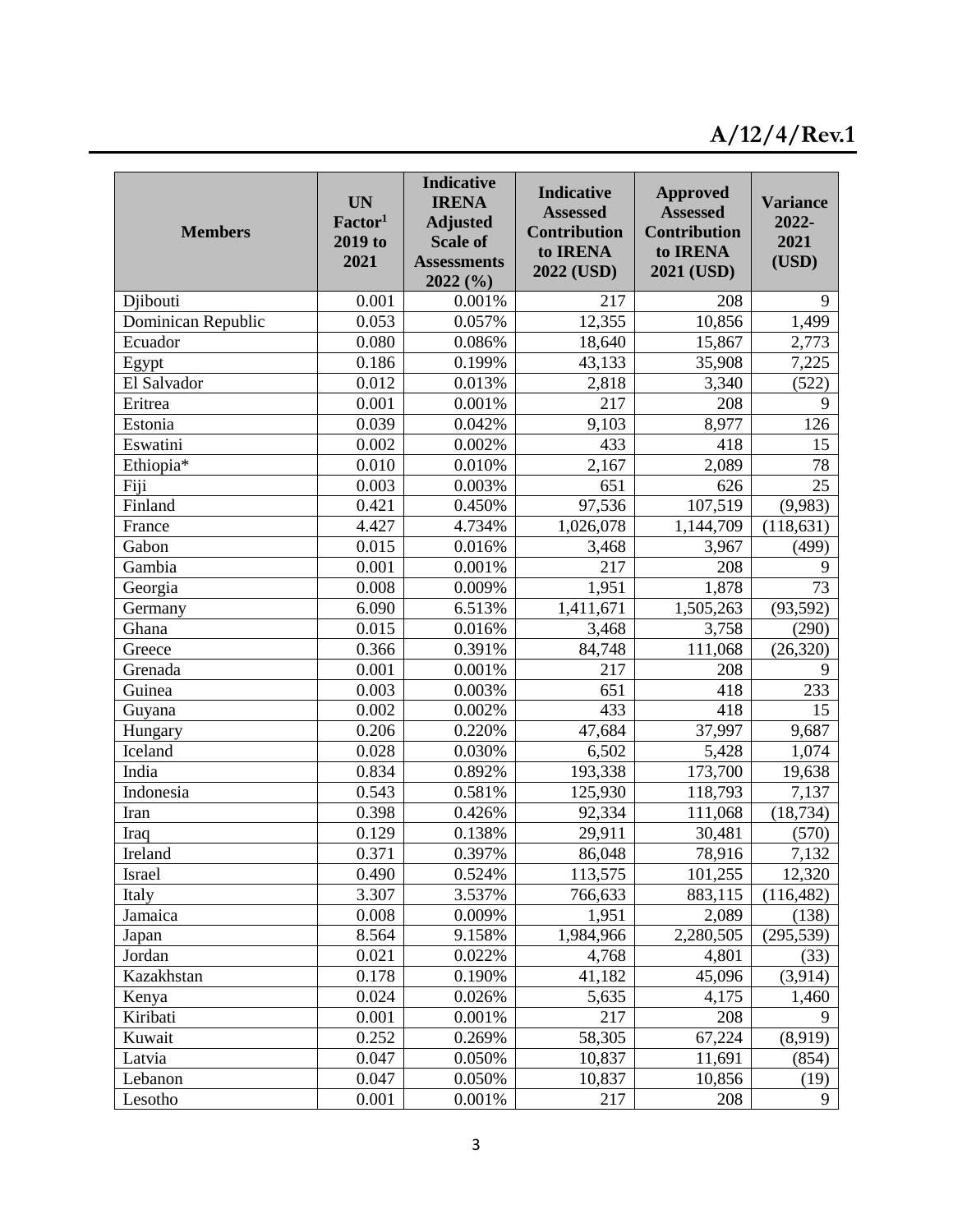# **A/12/4/Rev.1**

| <b>Members</b>            | <b>UN</b><br>Factor <sup>1</sup><br>2019 to<br>2021 | <b>Indicative</b><br><b>IRENA</b><br><b>Adjusted</b><br><b>Scale of</b><br><b>Assessments</b><br>2022(%) | <b>Indicative</b><br><b>Assessed</b><br><b>Contribution</b><br>to IRENA<br>2022 (USD) | <b>Approved</b><br><b>Assessed</b><br><b>Contribution</b><br>to IRENA<br>2021 (USD) | <b>Variance</b><br>2022-<br>2021<br>(USD) |
|---------------------------|-----------------------------------------------------|----------------------------------------------------------------------------------------------------------|---------------------------------------------------------------------------------------|-------------------------------------------------------------------------------------|-------------------------------------------|
| Liechtenstein             | 0.009                                               | 0.010%                                                                                                   | 2,167                                                                                 | 1,669                                                                               | 498                                       |
| Lithuania                 | 0.071                                               | 0.076%                                                                                                   | 16,473                                                                                | 16,910                                                                              | (437)                                     |
| Luxembourg                | 0.067                                               | 0.072%                                                                                                   | 15,606                                                                                | 15,032                                                                              | 574                                       |
| Malaysia                  | 0.341                                               | 0.365%                                                                                                   | 79,113                                                                                | 75,786                                                                              | 3,327                                     |
| Maldives                  | 0.004                                               | 0.004%                                                                                                   | 867                                                                                   | 418                                                                                 | 449                                       |
| Mali                      | 0.004                                               | 0.004%                                                                                                   | 867                                                                                   | 626                                                                                 | 241                                       |
| Malta                     | 0.017                                               | 0.018%                                                                                                   | 3,901                                                                                 | 3,758                                                                               | 143                                       |
| Marshall Islands          | 0.001                                               | 0.001%                                                                                                   | 217                                                                                   | 208                                                                                 | 9                                         |
| Mauritania                | 0.002                                               | 0.002%                                                                                                   | 433                                                                                   | 418                                                                                 | 15                                        |
| Mauritius                 | 0.011                                               | 0.012%                                                                                                   | 2,601                                                                                 | 2,924                                                                               | (323)                                     |
| Mexico                    | 1.292                                               | 1.382%                                                                                                   | 299,544                                                                               | 338,006                                                                             | (38, 462)                                 |
| Micronesia                | 0.001                                               | 0.001%                                                                                                   | 217                                                                                   | 208                                                                                 | 9                                         |
| Monaco                    | 0.011                                               | 0.012%                                                                                                   | 2,601                                                                                 | $\overline{2,297}$                                                                  | 304                                       |
| Mongolia                  | 0.005                                               | 0.005%                                                                                                   | 1,084                                                                                 | 1,253                                                                               | (169)                                     |
| Montenegro                | 0.004                                               | 0.004%                                                                                                   | 867                                                                                   | 1,043                                                                               | (176)                                     |
| Morocco                   | 0.055                                               | 0.059%                                                                                                   | 12,788                                                                                | 12,735                                                                              | 53                                        |
| Mozambique                | 0.004                                               | 0.004%                                                                                                   | 867                                                                                   | 1,043                                                                               | (176)                                     |
| Namibia                   | 0.009                                               | 0.010%                                                                                                   | 2,167                                                                                 | 2,297                                                                               | (130)                                     |
| Nauru                     | 0.001                                               | 0.001%                                                                                                   | 217                                                                                   | 208                                                                                 | 9                                         |
| Nepal                     | 0.007                                               | 0.007%                                                                                                   | 1,517                                                                                 | 1,461                                                                               | 56                                        |
| Netherlands               | 1.356                                               | 1.451%                                                                                                   | 314,499                                                                               | 349,071                                                                             | (34, 572)                                 |
| New Zealand               | 0.291                                               | 0.311%                                                                                                   | 67,408                                                                                | 63,049                                                                              | 4,359                                     |
| Nicaragua                 | 0.005                                               | 0.005%                                                                                                   | 1,084                                                                                 | 1,043                                                                               | 41                                        |
| Niger                     | 0.002                                               | 0.002%                                                                                                   | 433                                                                                   | 418                                                                                 | 15                                        |
| Nigeria                   | 0.250                                               | 0.267%                                                                                                   | 57,871                                                                                | 49,271                                                                              | 8,600                                     |
| North Macedonia           | 0.007                                               | 0.007%                                                                                                   | 1,517                                                                                 | 1,669                                                                               | (152)                                     |
| Norway                    | 0.754                                               | 0.807%                                                                                                   | 174,915                                                                               | 200,005                                                                             | (25,090)                                  |
| Oman                      | 0.115                                               | 0.123%                                                                                                   | 26,660                                                                                | 26,723                                                                              | (63)                                      |
| Pakistan                  | 0.115                                               | 0.123%                                                                                                   | 26,660                                                                                | 21,922                                                                              | 4,738                                     |
| Palau                     | 0.001                                               | 0.001%                                                                                                   | 217                                                                                   | 208                                                                                 | 9                                         |
| Panama                    | 0.045                                               | 0.048%                                                                                                   | 10,404                                                                                | 7,934                                                                               | 2,470                                     |
| Paraguay                  | 0.016                                               | 0.017%                                                                                                   | 3,685                                                                                 | 3,340                                                                               | 345                                       |
| Peru                      | 0.152                                               | 0.163%                                                                                                   | 35,330                                                                                | 31,942                                                                              | 3,388                                     |
| Philippines               | 0.205                                               | 0.219%                                                                                                   | 47,468                                                                                | 38,832                                                                              | 8,636                                     |
| Poland                    | 0.802                                               | 0.858%                                                                                                   | 185,969                                                                               | 198,126                                                                             | (12, 157)                                 |
| Portugal                  | 0.350                                               | 0.374%                                                                                                   | 81,063                                                                                | 92,278                                                                              | (11,215)                                  |
| Qatar                     | 0.282                                               | 0.302%                                                                                                   | 65,457                                                                                | 63,467                                                                              | 1,990                                     |
| Republic of Korea         | 2.267                                               | 2.424%                                                                                                   | 525,394                                                                               | 480,390                                                                             | 45,004                                    |
| Republic of Moldova       | 0.003                                               | 0.003%                                                                                                   | 651                                                                                   | 1,043                                                                               | (392)                                     |
| Romania                   | 0.198                                               | 0.212%                                                                                                   | 45,950                                                                                | 43,425                                                                              | 2,525                                     |
| <b>Russian Federation</b> | 2.405                                               | 2.572%                                                                                                   | 557,472                                                                               | 727,578                                                                             | (170, 106)                                |
| Rwanda                    | 0.003                                               | 0.003%                                                                                                   | 651                                                                                   | 418                                                                                 | 233                                       |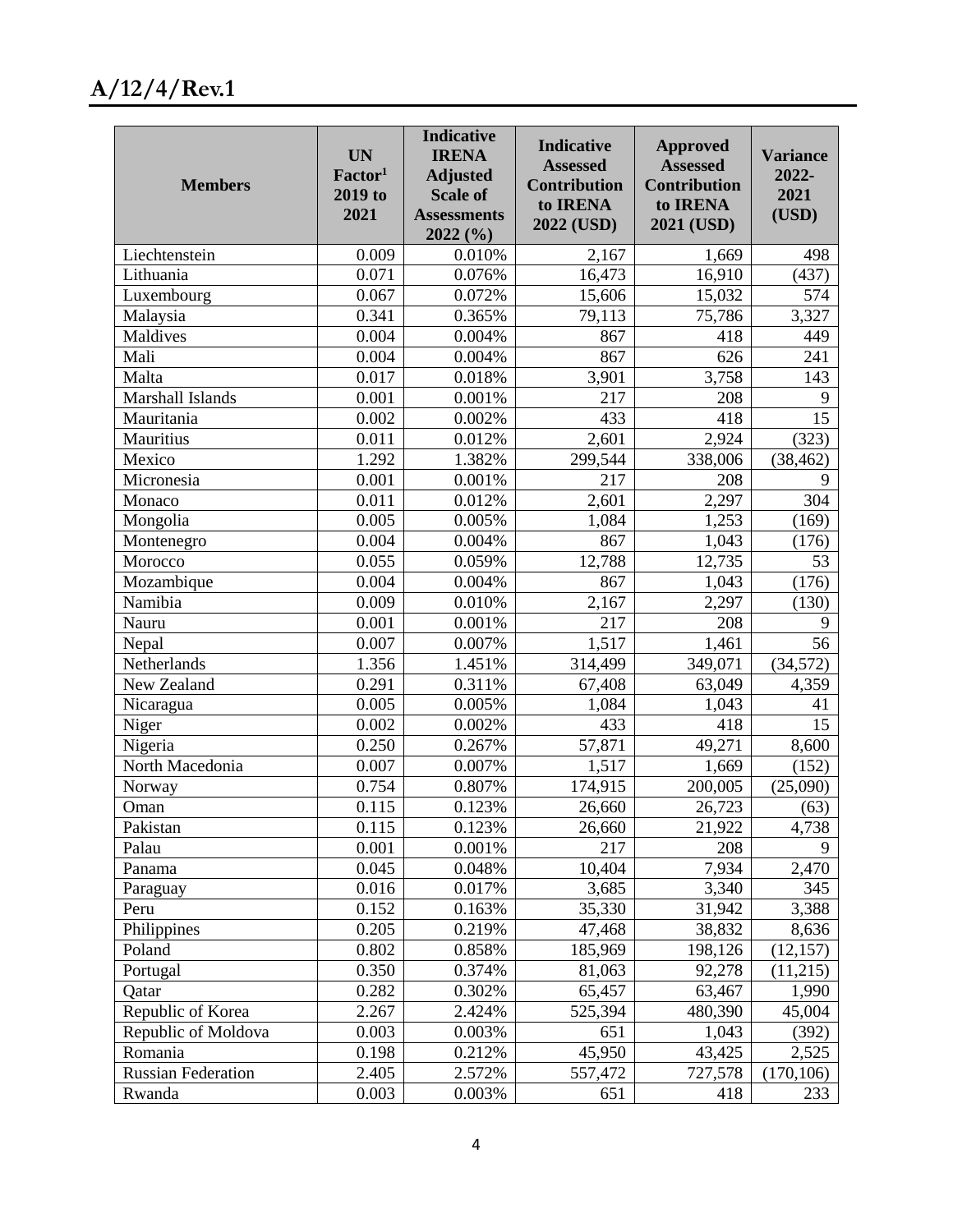| <b>Members</b>                         | <b>UN</b><br>Factor <sup>1</sup><br>2019 to<br>2021 | <b>Indicative</b><br><b>IRENA</b><br><b>Adjusted</b><br><b>Scale of</b><br><b>Assessments</b><br>2022(%) | <b>Indicative</b><br><b>Assessed</b><br><b>Contribution</b><br>to IRENA<br>2022 (USD) | <b>Approved</b><br><b>Assessed</b><br><b>Contribution</b><br>to IRENA<br>2021 (USD) | <b>Variance</b><br>2022-<br>2021<br>(USD) |
|----------------------------------------|-----------------------------------------------------|----------------------------------------------------------------------------------------------------------|---------------------------------------------------------------------------------------|-------------------------------------------------------------------------------------|-------------------------------------------|
| Saint Kitts and Nevis                  | 0.001                                               | 0.001%                                                                                                   | 217                                                                                   | 208                                                                                 | 9                                         |
| Saint Lucia                            | 0.001                                               | 0.001%                                                                                                   | 217                                                                                   | 208                                                                                 | $\overline{9}$                            |
| Saint Vincent and the                  | 0.001                                               | $0.001\%$                                                                                                | 217                                                                                   | 208                                                                                 | 9                                         |
| Grenadines                             |                                                     |                                                                                                          |                                                                                       |                                                                                     |                                           |
| Samoa                                  | 0.001                                               | 0.001%                                                                                                   | 217                                                                                   | 208                                                                                 | 9                                         |
| Sao Tome and Principe                  | 0.001                                               | 0.001%                                                                                                   | 217                                                                                   | 208                                                                                 | 9                                         |
| Saudi Arabia                           | 1.172                                               | 1.253%                                                                                                   | 271,584                                                                               | 269,945                                                                             | 1,639                                     |
| Senegal                                | 0.007                                               | 0.007%                                                                                                   | 1,517                                                                                 | 1,253                                                                               | 264                                       |
| Serbia                                 | 0.028                                               | 0.030%                                                                                                   | 6,502                                                                                 | 7,516                                                                               | (1,014)                                   |
| Seychelles                             | 0.002                                               | 0.002%                                                                                                   | 433                                                                                   | 208                                                                                 | 225                                       |
| Sierra Leone                           | 0.001                                               | 0.001%                                                                                                   | 217                                                                                   | 208                                                                                 | 9                                         |
| Singapore                              | 0.485                                               | 0.519%                                                                                                   | $\overline{1}$ 12,491                                                                 | 105,222                                                                             | 7,269                                     |
| Slovakia                               | 0.153                                               | 0.164%                                                                                                   | 35,546                                                                                | 37,789                                                                              | (2, 243)                                  |
| Slovenia                               | 0.076                                               | 0.081%                                                                                                   | 17,556                                                                                | 19,834                                                                              | (2,278)                                   |
| Solomon Islands                        | 0.001                                               | 0.001%                                                                                                   | 217                                                                                   | 208                                                                                 | 9                                         |
| Somalia                                | 0.001                                               | 0.001%                                                                                                   | 217                                                                                   | 208                                                                                 | 9                                         |
| South Africa                           | 0.272                                               | 0.291%                                                                                                   | 63,073                                                                                | 85,806                                                                              | (22, 733)                                 |
| Spain                                  | 2.146                                               | 2.295%                                                                                                   | 497,433                                                                               | 575,381                                                                             | (77, 948)                                 |
| Sri Lanka                              | 0.044                                               | 0.047%                                                                                                   | 10,187                                                                                | 7,307                                                                               | 2,880                                     |
| Sudan*                                 | 0.010                                               | 0.010%                                                                                                   | 2,167                                                                                 | 2,089                                                                               | 78                                        |
| Sweden                                 | 0.906                                               | 0.969%                                                                                                   | 210,027                                                                               | 225,267                                                                             | (15,240)                                  |
| Switzerland                            | 1.151                                               | 1.231%                                                                                                   | 266,815                                                                               | 268,484                                                                             | (1,669)                                   |
| Tajikistan                             | 0.004                                               | 0.004%                                                                                                   | 867                                                                                   | 1,043                                                                               | (176)                                     |
| Thailand                               | 0.307                                               | 0.328%                                                                                                   | 71,093                                                                                | 68,479                                                                              | 2,614                                     |
| Togo                                   | 0.002                                               | 0.002%                                                                                                   | 433                                                                                   | 208                                                                                 | 225                                       |
| Tonga                                  | 0.001                                               | 0.001%                                                                                                   | 217                                                                                   | 208                                                                                 | 9                                         |
| Trinidad and Tobago                    | 0.040                                               | 0.043%                                                                                                   | 9,320                                                                                 | 7,934                                                                               | 1,386                                     |
| Tunisia                                | 0.025                                               | 0.027%                                                                                                   | 5,852                                                                                 | 6,681                                                                               | (829)                                     |
| Turkey                                 | 1.371                                               | 1.466%                                                                                                   | 317,751                                                                               | 239,881                                                                             | 77,870                                    |
| Turkmenistan                           | 0.033                                               | 0.035%                                                                                                   | 7,586                                                                                 | 6,055                                                                               | 1,531                                     |
| Tuvalu                                 | 0.001                                               | 0.001%                                                                                                   | 217                                                                                   | 208                                                                                 | 9                                         |
| Uganda                                 | 0.008                                               | 0.009%                                                                                                   | 1,951                                                                                 | 2,089                                                                               | (138)                                     |
| Ukraine                                | 0.057                                               | 0.061%                                                                                                   | 13,222                                                                                | 24,217                                                                              | (10,995)                                  |
| <b>United Arab Emirates</b>            | 0.616                                               | 0.659%                                                                                                   | 142,836                                                                               | 142,384                                                                             | 452                                       |
| United Kingdom of Great                |                                                     |                                                                                                          |                                                                                       |                                                                                     |                                           |
| <b>Britain and Northern</b><br>Ireland | 4.567                                               | 4.884%                                                                                                   | 1,058,590                                                                             | 1,051,388                                                                           | 7,202                                     |
| United States of America <sup>2</sup>  | 22.000                                              | 22.000%                                                                                                  | 4,768,426                                                                             | 4,572,231                                                                           | 196,195                                   |

<sup>&</sup>lt;sup>2</sup> A maximum assessment rate is established at 22 per cent.

 $\overline{a}$